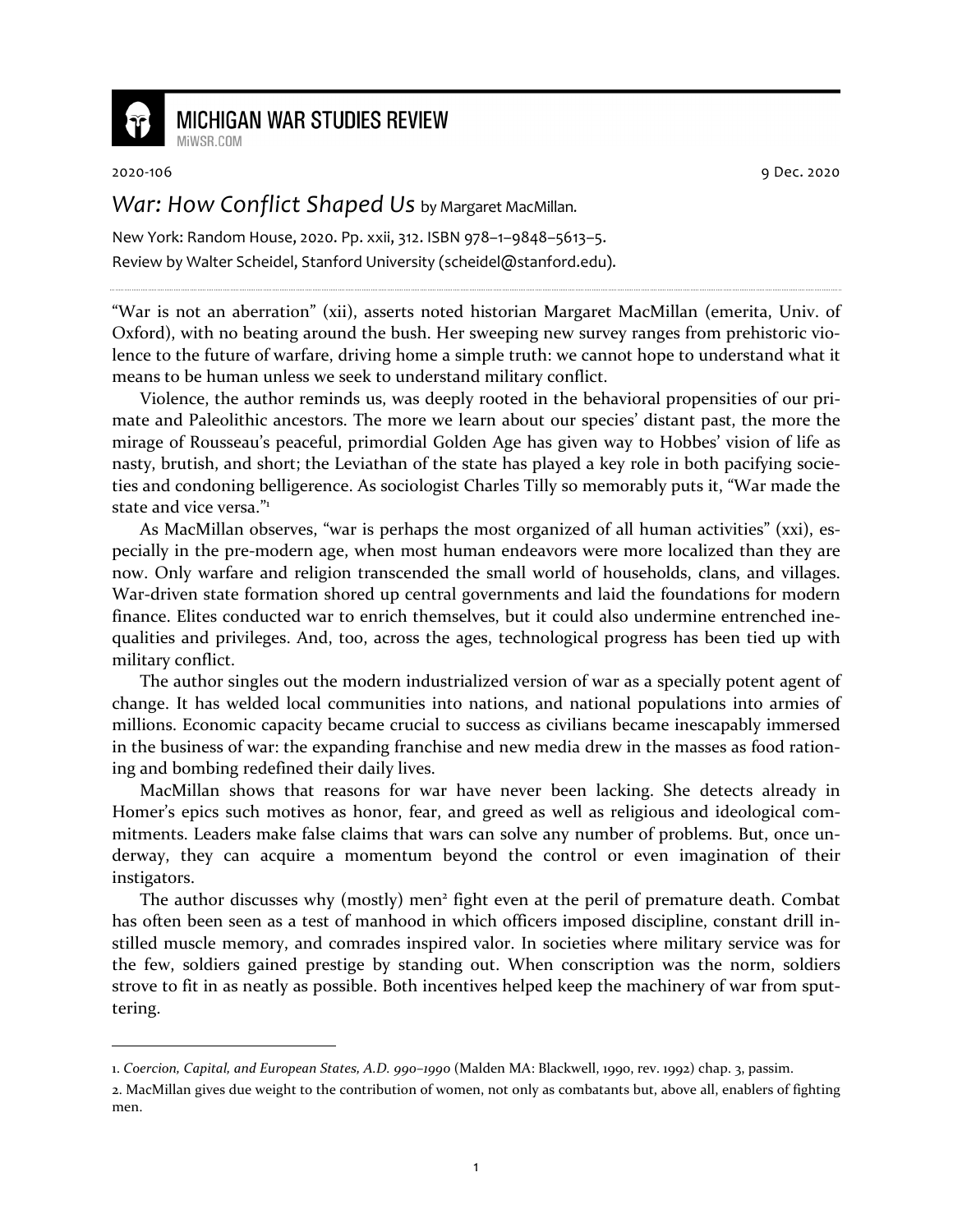Technology has enabled war as well. Metal weaponry, horses, and gunpowder were the chief innovations until the Industrial Revolution dramatically expanded the scale and scope of war. Various developments altered the experience of battle, as MacMillan argues in a fine chapter well suited to her anecdotal narrative style. Her stories of ground combat vividly convey the endemic confusion and overpowering sensory stimuli of battle. In a perverse dialectic, war strengthened the bonds of comrades in arms even as it violated all notions of order and morality, empowering soldiers to curse, destroy, rape, maim, and kill.

MacMillan opens her discussion of the role of civilians in war with stories of sexual violence perpetrated by the victorious Red Army in 1945. Long before the days of total war, civilians suffered as cities were sacked and residents displaced. Modern mechanized warfare spread such miseries more widely, both in fact and in the public imagination. For the first time, news media and the advent of cheap cameras brought war into every home. Mobilized civilians on the home front faced trials that rivaled those endured by combat soldiers. The two World Wars inflicted privations that removed distinctions between front and hinterland, man and woman. Many of the latter found a means of liberation, however temporary, by participating in the economic war effort.

MacMillan portrays war as an untamable beast. Only near the end of her book does she offer a glimmer of hope when she turns to efforts to control the seemingly uncontrollable. The nineteenth century witnessed incipient multilateral efforts to regulate the practice of war. Yet conventions have proven easier to sign than to enforce. Early twentieth-century hopes that economic globalization could prevent Great Power conflicts are a cautionary tale in the twenty-first. Democratic peace theory—i.e., that democracies are less likely to go to war against each other—awaits a world where functioning democracy is universal. MacMillan displays a healthy skepticism about such constraints, but one wishes she had considered the potential irenic effect of graying populations.

The book's final chapter concerns the place of war in the popular imagination and public memory. MacMillan touches on poetry, music, painting, and film, among much else. But is it really true that "certain wars stimulate more and better art than others" (239) or necessary to reject the strawman idea that "great art grows only out of the horror and futility of war" (240)? She is on firmer ground in characterizing memories of war as perpetually unstable and liable to be recast in the light of later events. World War I, once considered a necessary sacrifice, is now an exemplar of foolish waste.

The author makes a whirlwind tour across millennia of bloodshed around the globe, though mostly in its western hemisphere. A steady stream of anecdotes certainly enlivens her narrative but proves that less is sometimes more. Tasty morsels appear so swiftly as to obscure her overarching thesis. This is especially true of her treatment of the pre-modern world. She is more lucid and compelling in mapping the dynamics of warfare in the last two centuries of Western history, her natural scholarly habitat. When she credits military competition with innovations such as medical triage, jet engines, and computers, she ignores the likelihood that war merely accelerated developments that would have occurred in any case, if more slowly.

MacMillan's eclectic overview will engage and instruct a popular audience. Her narrative style well captures the frantic staccato of war, the hail of arrows or machine-gun rounds. Even as we duck for cover, we are reminded of those who could only grit their teeth and brave the onslaught. Though specialists seeking original insights and analyses may want to turn elsewhere, MacMillan has addressed an important paradox. While there is robust (and lucrative) demand for warthemed books, movies, and computer games, the appeal of actual military service has waned, and "in the majority of Western universities the study of war is largely ignored" (15). Have our atti